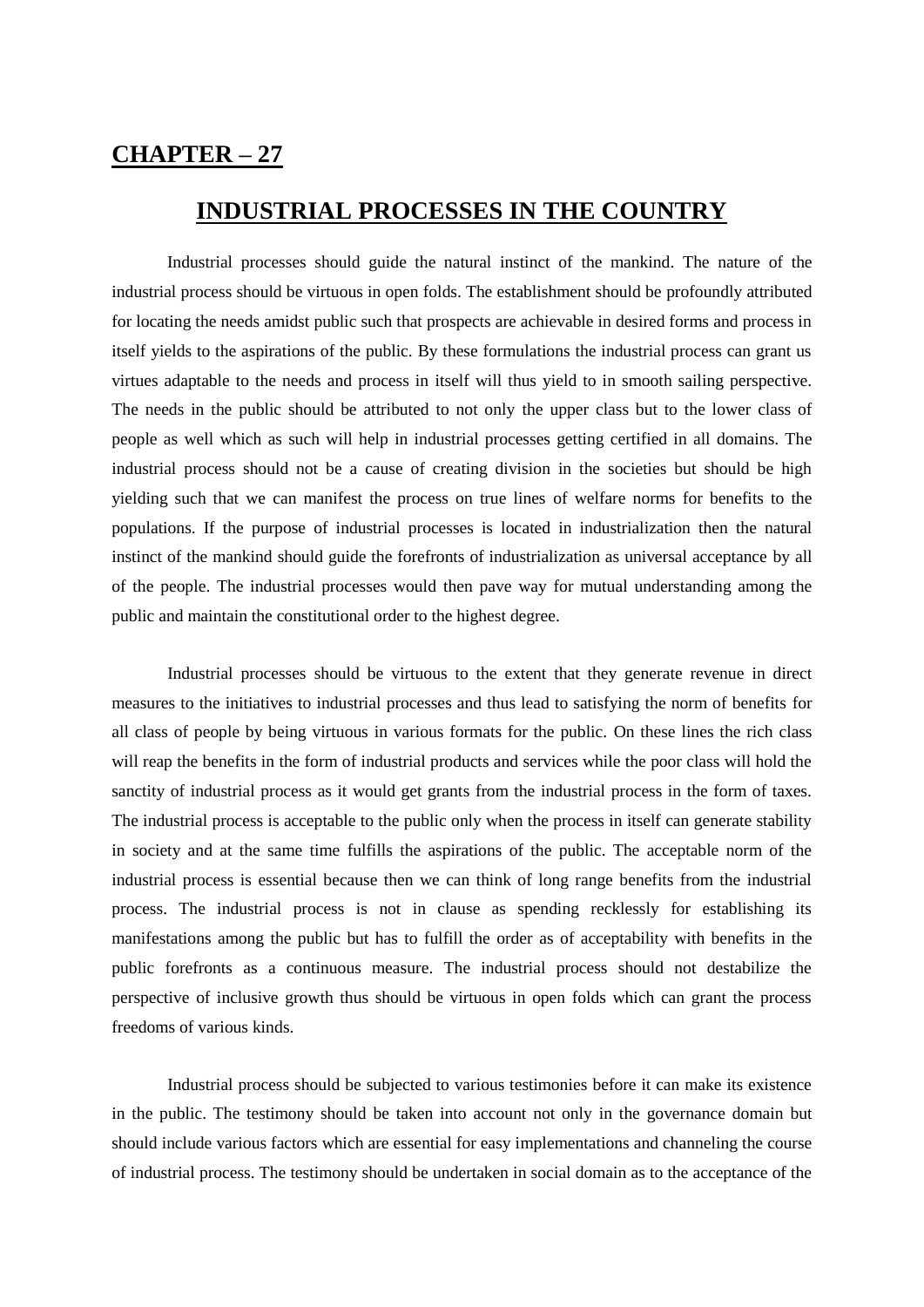owner of the industrial process. The testimony should be undertaken if the industrial process will yield to easy maintenance of the technological perspectives of the industrial process and if the owner is virtuous enough to guide the forefronts of technology by oneself or with a team of professionals. The judicious approach for establishment which is in clause with monetary folds should be undertaken as to if the industrial process is accountable to the governance domain or not. Last but not the least is the clause if the industrial process can maintain the sanctity of the process in long run and can be virtuous to be profitable enough to garner the change in the form of livings of the people.

The domain of governance has to certify the industrial process by manipulating the establishment as virtuous or not. The governance of modern times has all of its manifestation in scientific terminology thus it is essential the industrial process comes true on the scientific terms. The terminology of scientific term is essential because then judicious approach becomes the norm of development. The usage of scientific terminology extends its effect such that it grows the menace of establishment of industrial processes which are scientifically tested thus are viable to the public in long terms and on the virtues of quality outfits to the manifestations. Good quality products are non exhaustive in nature as they are long lasting.

The directional norms for the industrial process should always be on the anvil of the government managers who can do justice to the public and to the outfit by locating the virtues as suited to the public. The government procedures are always of support to the industrial processes but still they need to be managed for gains to the entire nation as a whole. The outfit needs to be taxed at various stages and also needs to be managed for easy recourse to public folds. The attributes in governance are to be located in making the industrial outfit as successful venture for the public and seek the manifestations of the industrial outfit as true uprisings for the welfare of mankind. The directional norm has to manage the affairs of the country in such folds that new forces in public are always on anvil for gains from the industrial outfit. The growth is inclusive in attributes is to be ensured by proper channeling of the monetary resources of the government. Directional norms of the economy should be to improve upon the state of affairs in the country which will bring in new forefronts of development thus industrial processes could be supported in the country.

The state of affairs should be proper channeling of the monetary resources such that all trades are benefitted from the industrial processes and no ugly outlook of the industrial processes is based with the public. It so transcends that heavy industry seems to dominate the entire industrial processes and small scale industry or less tech-savvy industry vanquishes from the scene. An approach to equality in monetary folds should be embarked amidst public. Government should embark on development by maintaining recourses in discreet attires in industrial establishments. One industrial setup managed by one person is better administered rather than multiple industrial setups managed by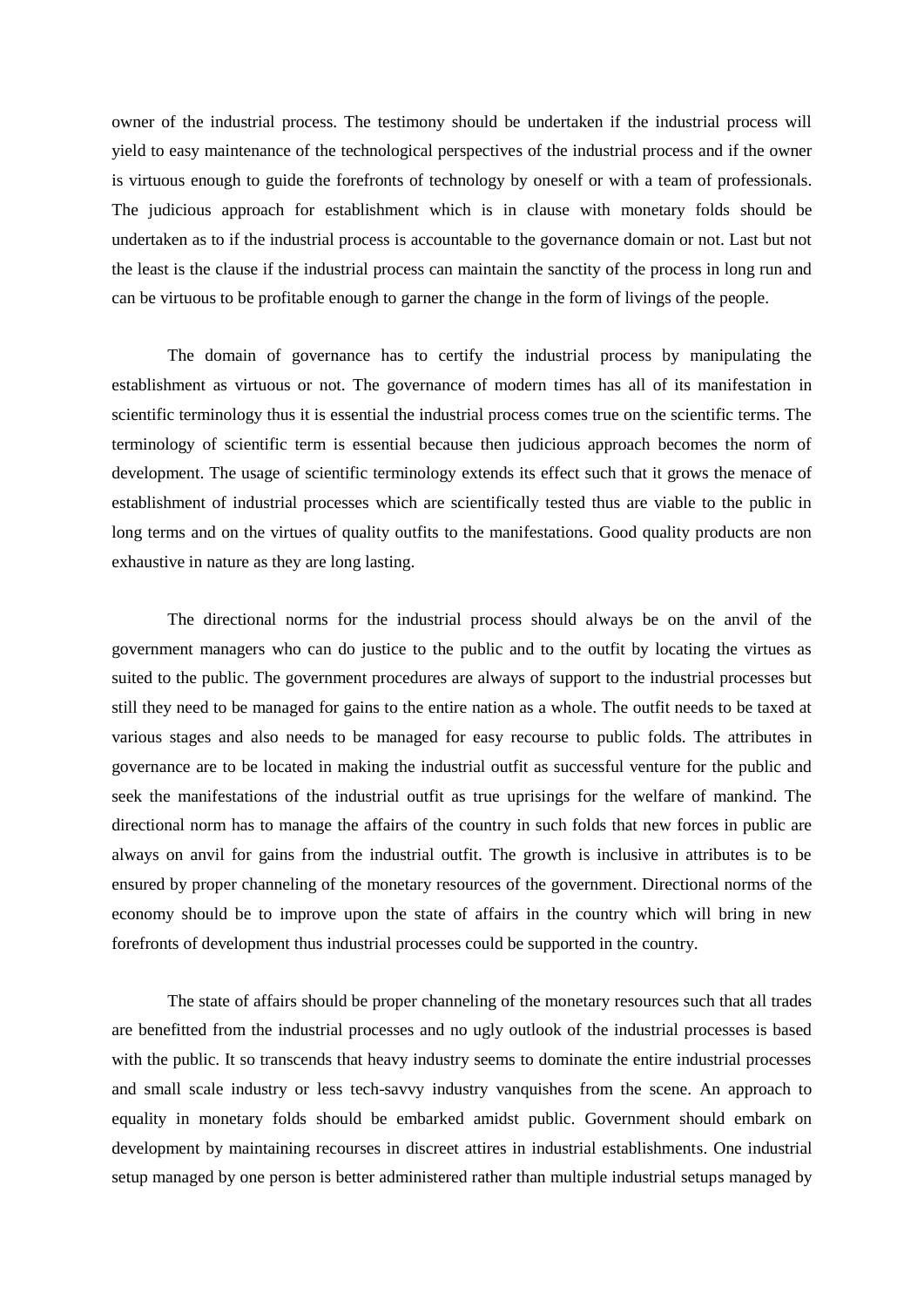one person. Government should divest the fruits of industrial processes in education, health and food subsidy to the poor such that there is uniform approach towards workouts of the government. The welfare state policy can then manifest into true form.

Improvisation of the markets should be undertaken such that quality products are sold under quality environment which will enhance the sale as a constant prospect. Tech-savvy products require proper quality servicing system to suffice the needs of the public therefore quality environment should be undertaken to support modern concepts of business and henceforth the clause of new understanding of business scenario is easily percolated amidst people. Improvisation of markets should be done such that markets remain competitive in their approach and maintains proper quality to withstand new standards in business scenario. Improvisation of markets should be done to be able to use the technical terminology in the modern world.

Imperfect markets in a developing nation can damage the prospects of growth therefore market terminology should be kept away from political climate but technical terminology should be used in the markets. Developing nations are highly oriented towards politics such that the growth prospects are highly in clause with politics and henceforth the business scenario is largely a representation of the political system which is erroneous. Political economy has the tendency to dominate without recourse to judicious approaches in trade such that fruits of business are meager in terms. Henceforth no due acceptance is given to the product manufacturer. Technical terminology if used than quality of system improves otherwise political terminology produces so many bottlenecks in the path of industrial processes that sluggish prospects are seen in the business process.

High population growth in itself is a great hazard for the developing nations. Population explosion can damage the prospects of growth to extreme ends. The welfare state norms of development are run into oblivion because the welfare of the masses cannot be sought on large scale thus they are made to thrive on subsistence level of living. The population explosion is erroneous in that it is difficult to maintain recourse to judicious approaches to development. The population explosion is a great impediment in the path of establishment of industrial outfits as the monetary resources get consumed by the large population in the way of establishment of the industry. Industrial process henceforth should maintain recourse to new ventures by inspection of potentiality of the viable processes.

Modes of production should be changed to improve upon the quality of products and accommodate new employees. The modes of production should be changed but they should extend to large timescales such that the industrial process locates the extremity of the potentiality or full potential of the utility of the modern process in the public domain. The modes of production should